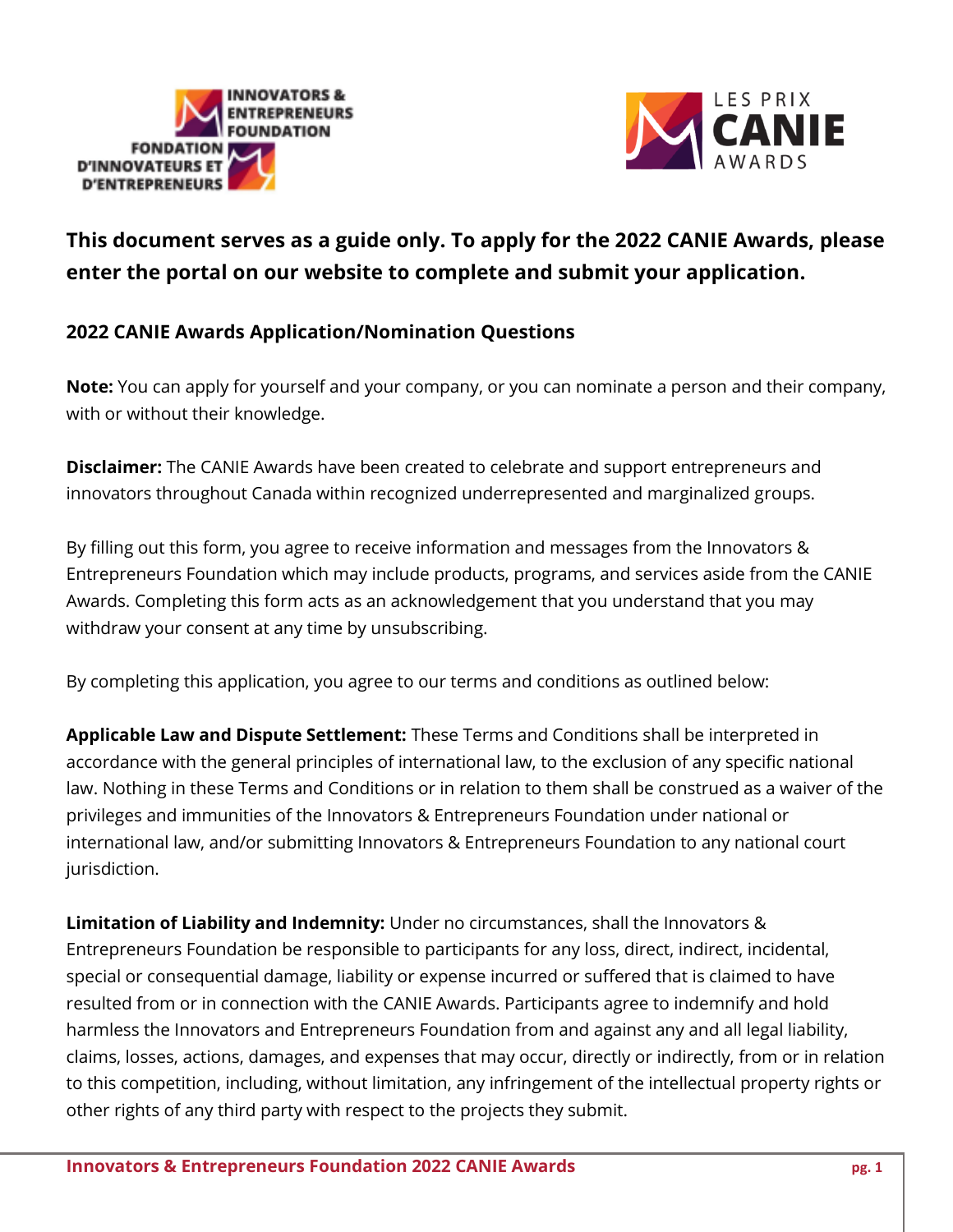



**Final Considerations:** This program may be modified, interrupted and/or canceled if there are justified circumstances that warrant it. Likewise, the Innovators & Entrepreneurs Foundation reserves the right to declare all or any of the benefits unawarded, in the event that no submitted project meets the expected quality, in the opinion of the decision-making team.

#### **Award Selection**

- 1. Which award are you applying for?
	- ▶**Seniorpreneur Award for Leadership & Innovation, presented by Arthur J E Child Foundation**
	- ▶**Global Impact Business Owner of the Year, presented by UPS**
	- ▶ **Climate-Related Product Innovation Award presented by UPS**
	- ▶ **The 2022 Entrepreneur of the Year, presented by Ownr**

You can apply for multiple awards by re-filling this form. **Note:** You may need to clear your browser cookies/cache to re-access this application form.

## **Profile**

2. Please share what under-represented or marginalized group you are part of? Applications from **all** recognized marginalized/under-represented groups in Canada will be accepted.

- 3. First Name
- 4. Last Name
- 5. Business name
- 6. Email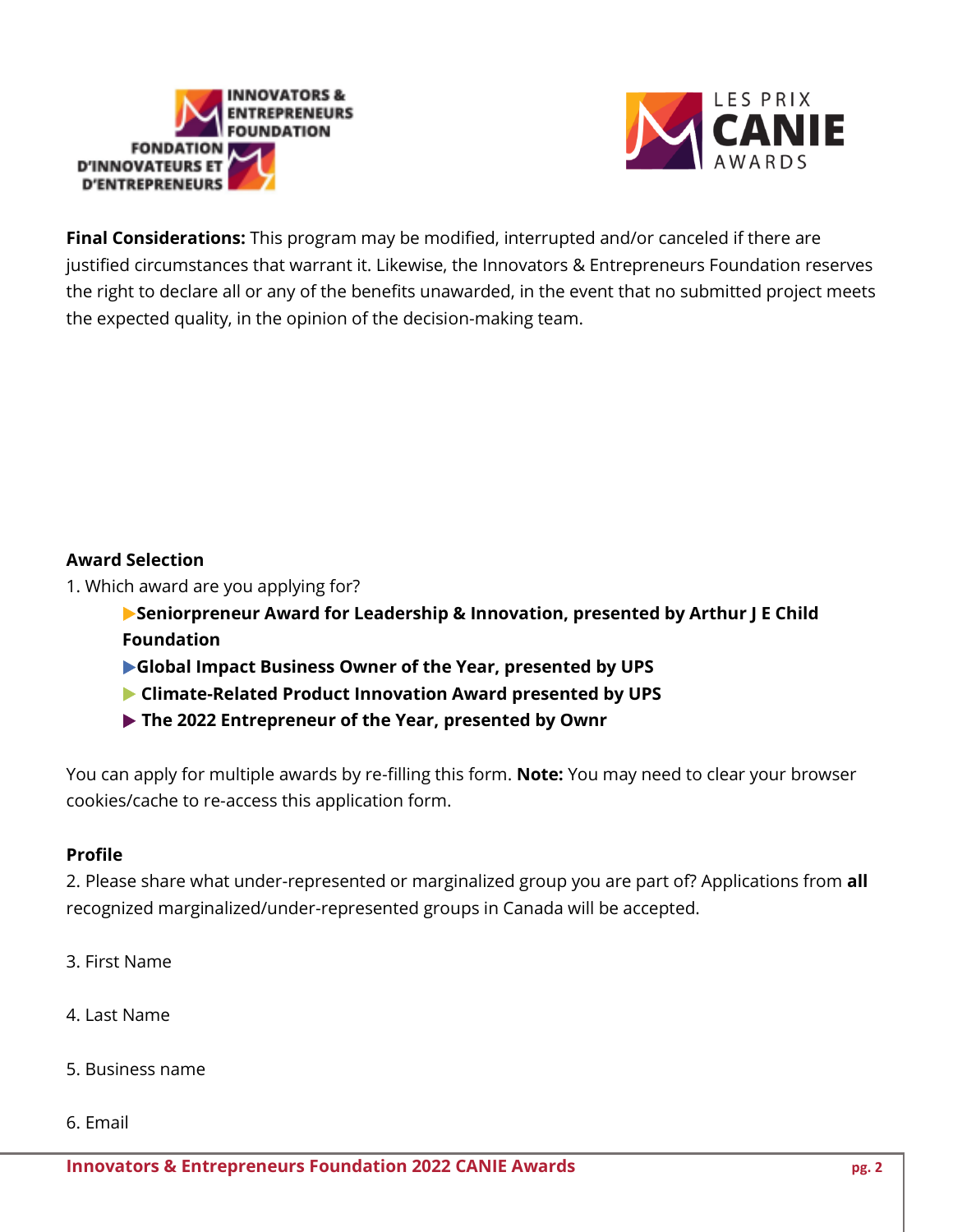



#### 7. Phone number

8. City

#### 9. Province/Territory

- ON
- QC
- NS
- NB
- MB
- BC
- PE
- SK
- AB
- NL
- NT
- YT
- NU
- 10. Business number
- 11. Annual Operating budget
- 12. Annual revenue
- 13. Industry sector
	- Agriculture, forestry, fishing, and hunting
	- Mining, quarrying, and oil and gas extraction
	- Utilities
	- Construction
	- Manufacturing
	- Wholesale trade
	- Retail trade
	- Transportation and warehousing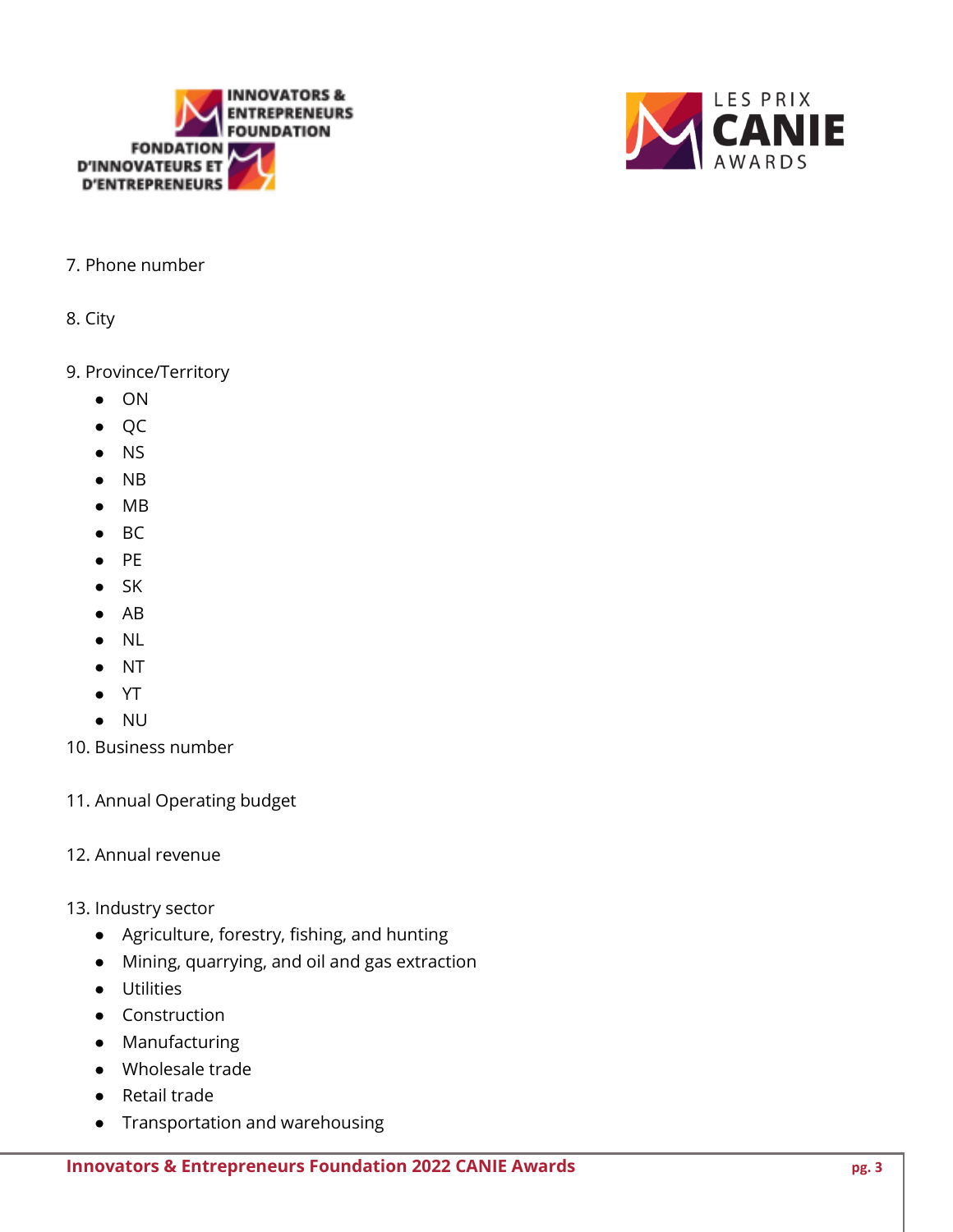



- Information and cultural industries
- Communications and/or marketing
- Recruitment and/or HR
- Finance and insurance
- Real estate, rental, and leasing
- Professional, scientific, and technical services
- Management of companies and enterprises
- Administrative and support, waste management and remediation services
- Environmental product of services
- Educational services
- Health care and social assistance
- Arts, design, entertainment, and recreation
- Journalism
- Accommodation and food services
- Public administration
- Other services (Please specify) ...........................................................
- 14. Age of business
- 15. Number of employees

#### **Social profiles**

- 16. Website
- 17. Twitter
- 18. LinkedIn
- 19. Facebook
- 20. Instagram
- 21. \*How did you hear about the CANIE Awards?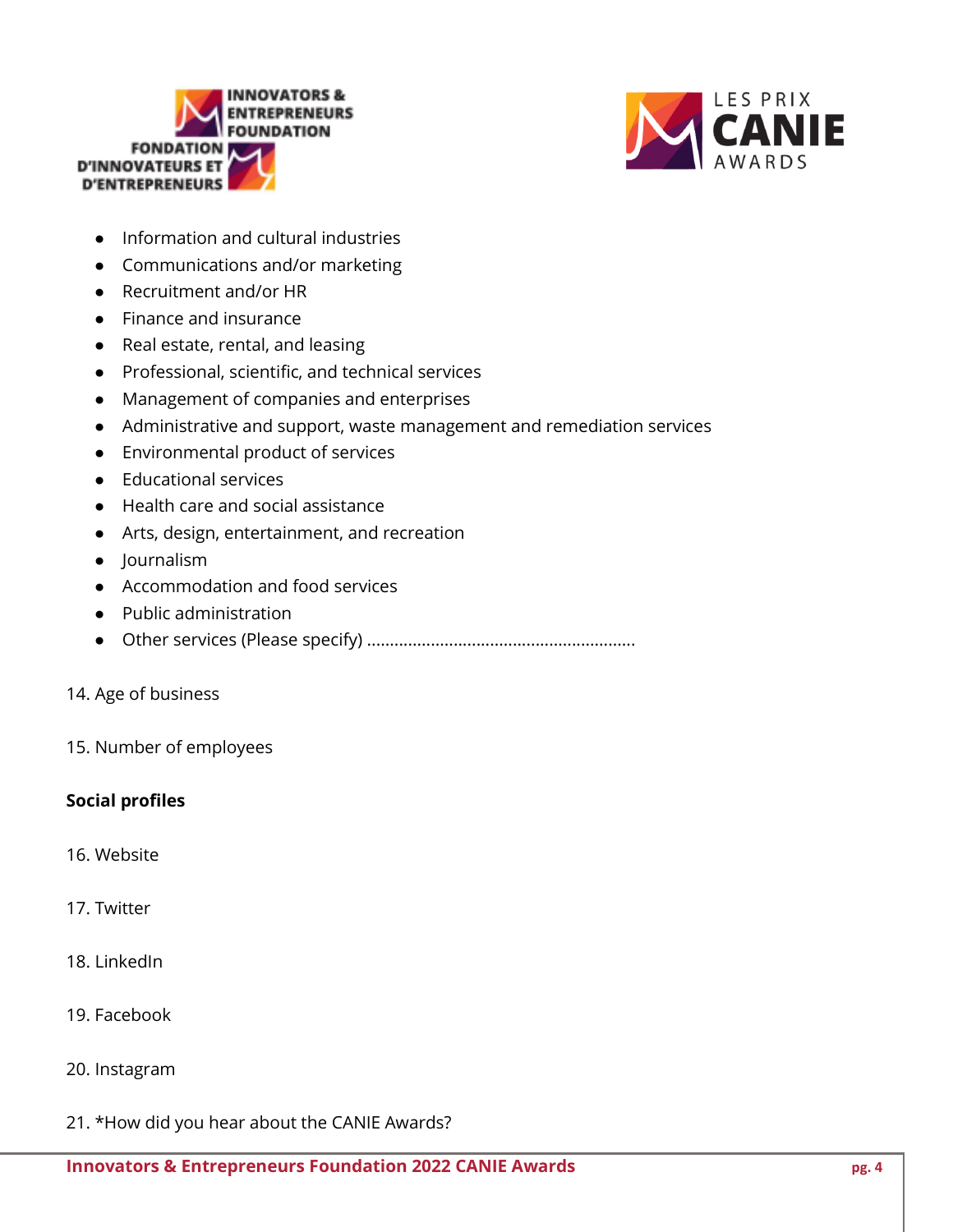



- Our website
- Other websites
- Email invitation
- Facebook
- Other social media platforms
- Newspaper / radio
- Friend / colleague
- Internet search
- Other

#### **Awards questions**

**Note:** We recommend you save your application answers in your own personal files. This will ensure that in the unlikely event there is a problem with our system, you have a copy of the application

22. Please provide a biography/profile of the company owner/CEO. (500 words max)

23. What are the mission and values of the individual/company (500 words max)

24. Provide a list of any awards or formal recognition received by the individual/company.

25. Describe what the individual/company does and what products/services they offer. (500 words max)

26. Share information on successful commercialization results and the potential to scale. For a product, list the number of units sold, where it is manufactured, how and where it is distributed, i.e., locally, regionally, nationally, or internationally. (500 words max)

29. Describe how the individual/company has exhibited leadership through best practices, revenue model, people development, corporate culture, etc. (750 words max)

30. How has the individual/company made a positive social impact in their community? Are there economic or social benefits to your region, province and/or Canada, resulting from the success of the business? (500 words max)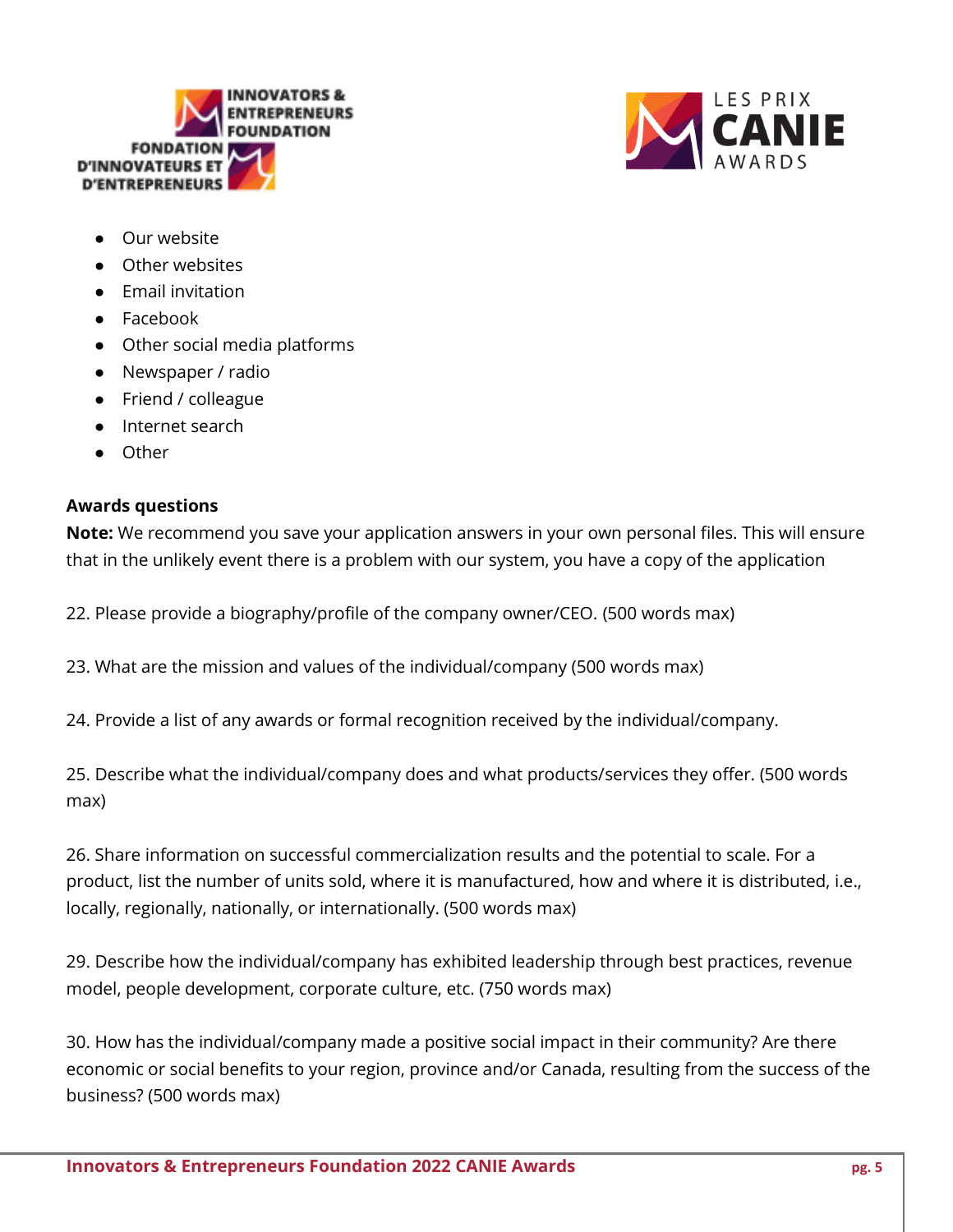



31. What contractors, sub-contractor, suppliers and or services does the business engage with in the pursuit of their success?

32. Describe how COVID has impacted the business, how the service or product is delivered or engaged with and what changes were made to accommodate the challenges of the pandemic.

33. Please share any volunteering and or community engagement the individual/company participates in beyond the business itself?

34. Please tell us anything else you have not been given the opportunity to share that may help us in our deliberation and adjudication? (500 words or less)

# **Adjudication Overview, Panel, and Process**

## **Innovators & Entrepreneurs Foundation 2022 CANIE Awards Adjudication Overview**

The 2022 CANIE Awards exist to celebrate entrepreneurs and innovators across Canada from marginalized and underrepresented communities. This year we will have four semi-finalists for each Awards category, all of whom will be awarded a professionally produced, promotion video which they can use for marketing, business development or brand awareness. One winner in each category will also receive \$10,000 to directly fund and support their business. All semi-finalists & winners will be invited to and celebrated at our 2022 CANIE Awards Virtual Gala.

## **Innovators & Entrepreneurs Foundation (IEF) Adjudication Panel**

Innovators & Entrepreneurs Foundation's adjudication panel consists of 1) the IEF team, 2) the IEF Board of Directors, and 3) IEF volunteers. Our adjudication panel from the IEF team and Board of Directors are all members of the underrepresented communities we serve, and most are entrepreneurs.

#### **Innovators & Entrepreneurs Foundation Adjudication Process**

- 1. All nominations and applications will be adjudicated equally.
- 2. Incomplete applications and nominations are disqualified after 3 attempts have been made by IEF team members to encourage completion and avoid disqualification. Please note we cannot access application information, including business name or contact information, if the application has not been submitted.